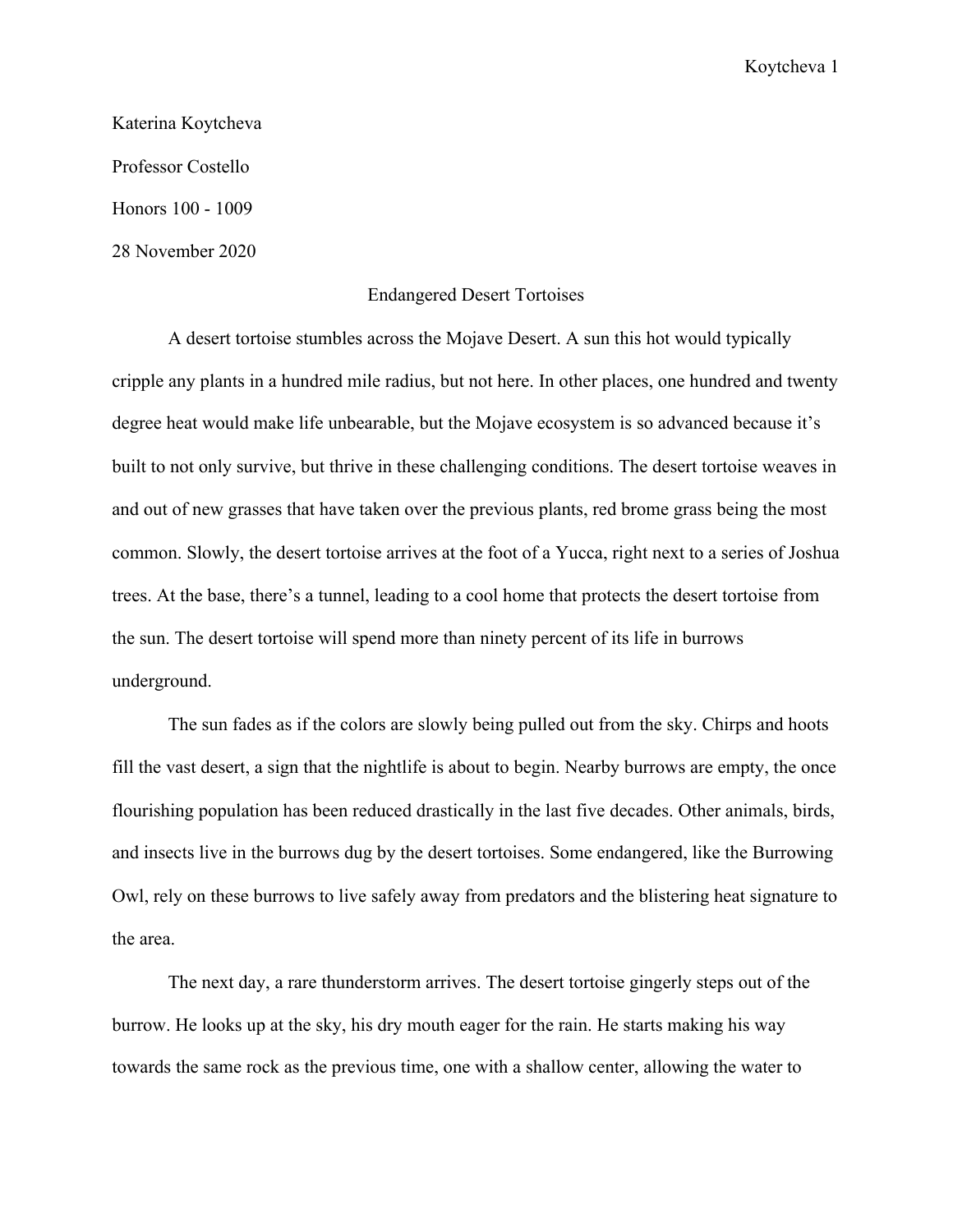pool. The desert tortoise approaches the rock, and lightning strikes. Rain starts slowly splashing onto his shell, there's water for the first time in months (Tuma). Desert tortoises can go without water for months, but that doesn't mean they like to. He bends down and his eyes reflect the lightning raging on above. A thunderstorm can be chaotic, but it's life to the desert.

A century ago, this area was filled with desert tortoises like him. Any researcher, scientist, or curious soul could venture out in the spring and fall and would see hundreds in one outing. In the last few decades, however, a multitude of threats have changed that. Desert tortoises have been faced with new threats and experienced extensive habitat loss and degradation, predation, and disease.

Desert tortoises mainly inhabit the Mojave Desert, which is found in the Southwestern United States: a wide expanse of wilderness that houses many plants, animals, and reptiles found only in the area. The sun pierces the land, making the soil glisten when rain has fallen. In the last century, the Mojave Desert has been transformed into a network of bustling cities and towns with complex infrastructure and roads. As a result of the booming growth, many desert tortoises have lost their homes and have had to migrate to new areas. Roads have been a major threat in the spread of urbanization. Many desert tortoises are run over on roads in the desert while trying to cross. One desert tortoise was separated from her community when a road was being built. For weeks, she walked up to the road, looking across to the wild expanse, hoping the cars would slow down for a while so she could safely cross. Others make the brave journey, but many are severely injured in the process. Many desert tortoises have not only lost their homes, but have been displaced from their communities as a result of the roads being built. One solution that has been implemented involves overpasses, underpasses, and fencing (Fusari). Overpasses and underpasses have been exceptionally important because they allow desert tortoises to cross and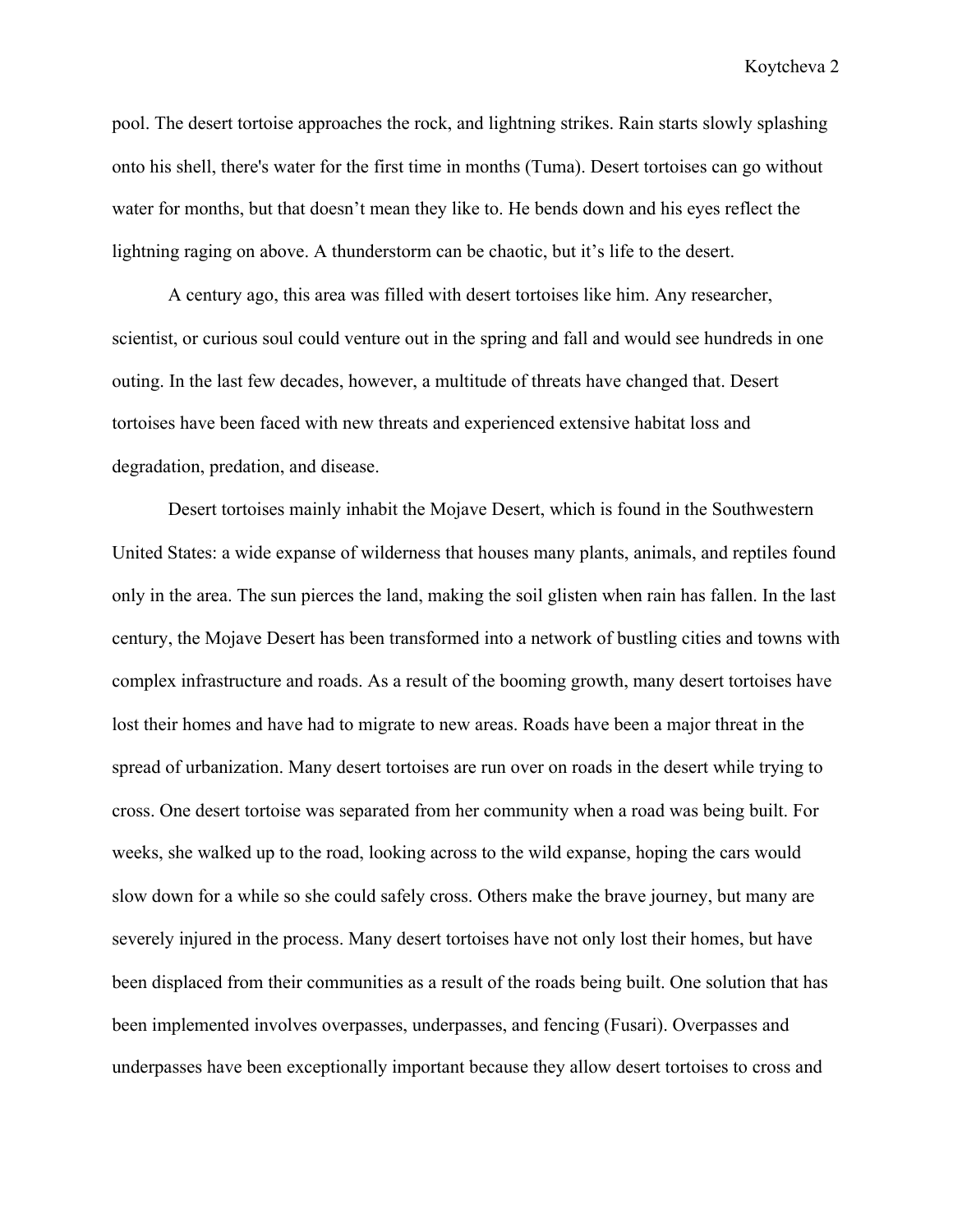reunite with other members of their community on the other side of the road without danger. Fencing has also been key because it protects desert tortoises from trying to cross in areas where it is unsafe to do so. Fencing has been very successful in Nevada, yet it's important to acknowledge that it has not been implemented everywhere, and that is largely due to a lack of funds. Another important factor that has led to habitat loss is the increasing use of Off-Highway Vehicles. When people drive their motorcycles and off-highway vehicles out on illegal roads, they damage the environment, making it difficult to recover. When the desert is damaged, it's nearly impossible to recover (Tuma). Desert tortoises also seek out shade often, mainly cooling down under cars in parking lots. It's vital for people to check under their car before driving away to see whether a desert tortoise is sitting underneath.

Solar development is an important, yet often overlooked, threat that causes habitat degradation to the already dwindling desert tortoise population (Donnelly). Clean energy is often advertised as the best possible solution, but when large-scale solar facilities are put in place over tens of thousands of acres, desert tortoises have to be translocated and they lose their home. The large solar plants also "mow" the plants down, which leaves the roots intact but cuts off anything above soil level. This permanently damages the ecosystem. Many of these facilities are being built on untouched land. Instead, it would be more beneficial to build on disturbed land, like old mine sites. The best solution, however, would be to build solar on city rooftops. This would allow the natural desert ecosystem to remain intact, and would benefit the cities because the source of power would be even closer. While this approach could be slightly more expensive in the short term, it plays a key role in ensuring that numerous endangered species, that call the desert home, don't go extinct.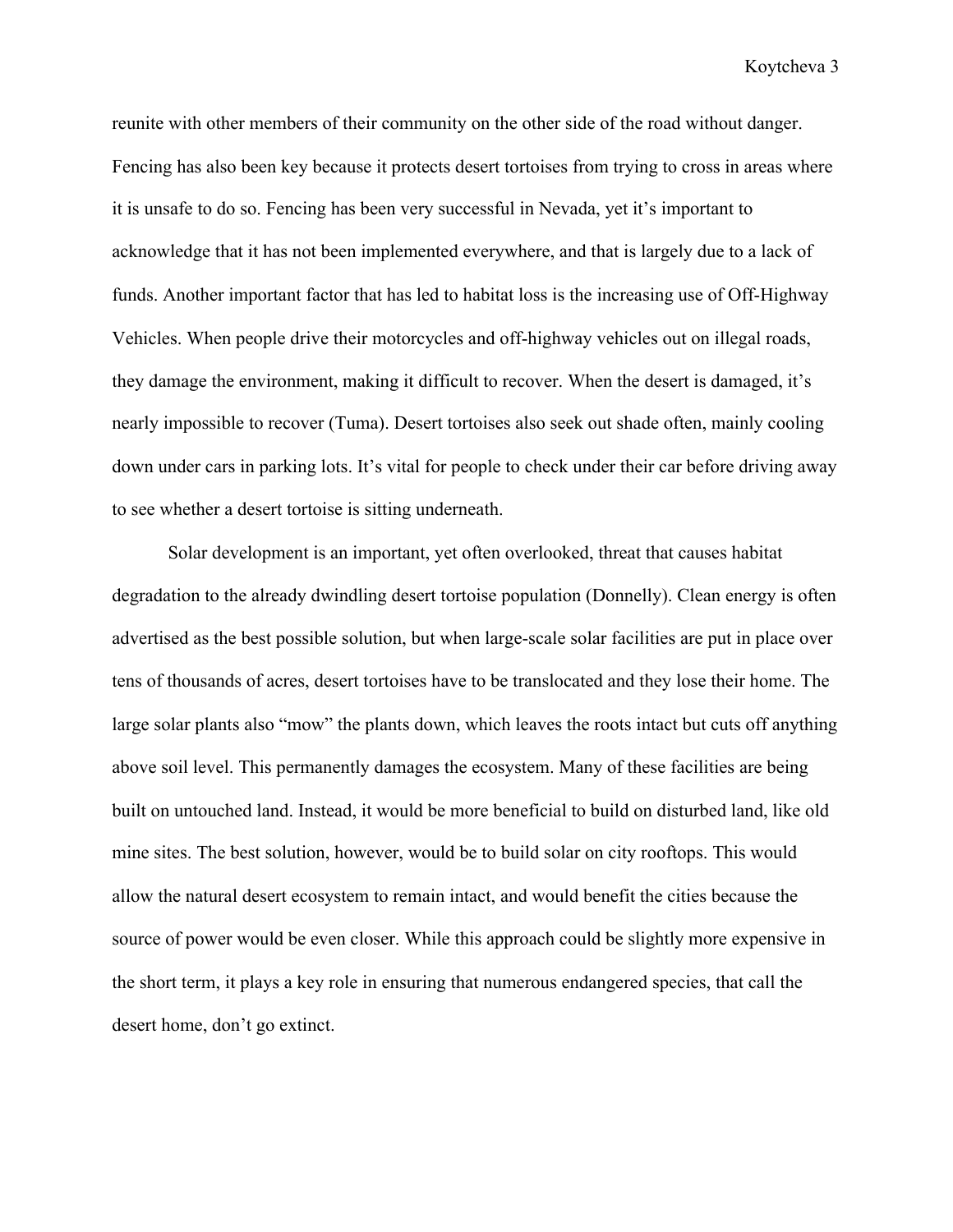In the past fifty years, there has also been an exponential surge in the raven population, who are one of the main predators of desert tortoises. A raven swoops in, cracks open the egg, and kills the baby desert tortoise that was minutes away from being born. Young desert tortoises stay small with a soft shell for the first five years of their lives (Tuma). During that period, they are extremely prone to being killed by ravens. The problem doesn't end there, however, because ravens have also been known to attack adult desert tortoises, flipping them over, piercing through their shell (MacDonald). Desert tortoises don't stand a chance. Coyotes, another main predator, eat desert tortoises when their own food supply of jackrabbits dwindles as a result of urbanization. Correlations have been found that when the jackrabbit population decreases, coyote hunting increases, and the desert tortoise population decreases. A proposed solution would use egg oiling to decrease the raven population, and allow the desert tortoise population to recover, a vital step with the population being so endangered. Egg oiling decreases the number of raven eggs that survive, which could be a key factor in protecting desert tortoises (Tuma). The method, however, was struck down in a lawsuit in the 90s. The case was settled, and no egg oiling could be used unless it was targeted for the ravens responsible. Other than egg oiling, no other methods have been found that are as effective. A potential solution might exist in a curious raven quality, however. Ravens gather and congregate at night. Since they are in one place, it is easier to transport them somewhere else. Government agencies and organizations are responsible for carrying out such large-scale projects, but people also play a big role in protecting desert tortoise populations from ravens. Ravens have increased in number so much due to the amount of subsidies available (Averill-Murray). When people leave trash cans open or artificial ponds uncovered, ravens have a surplus of their food and water, making their population grow even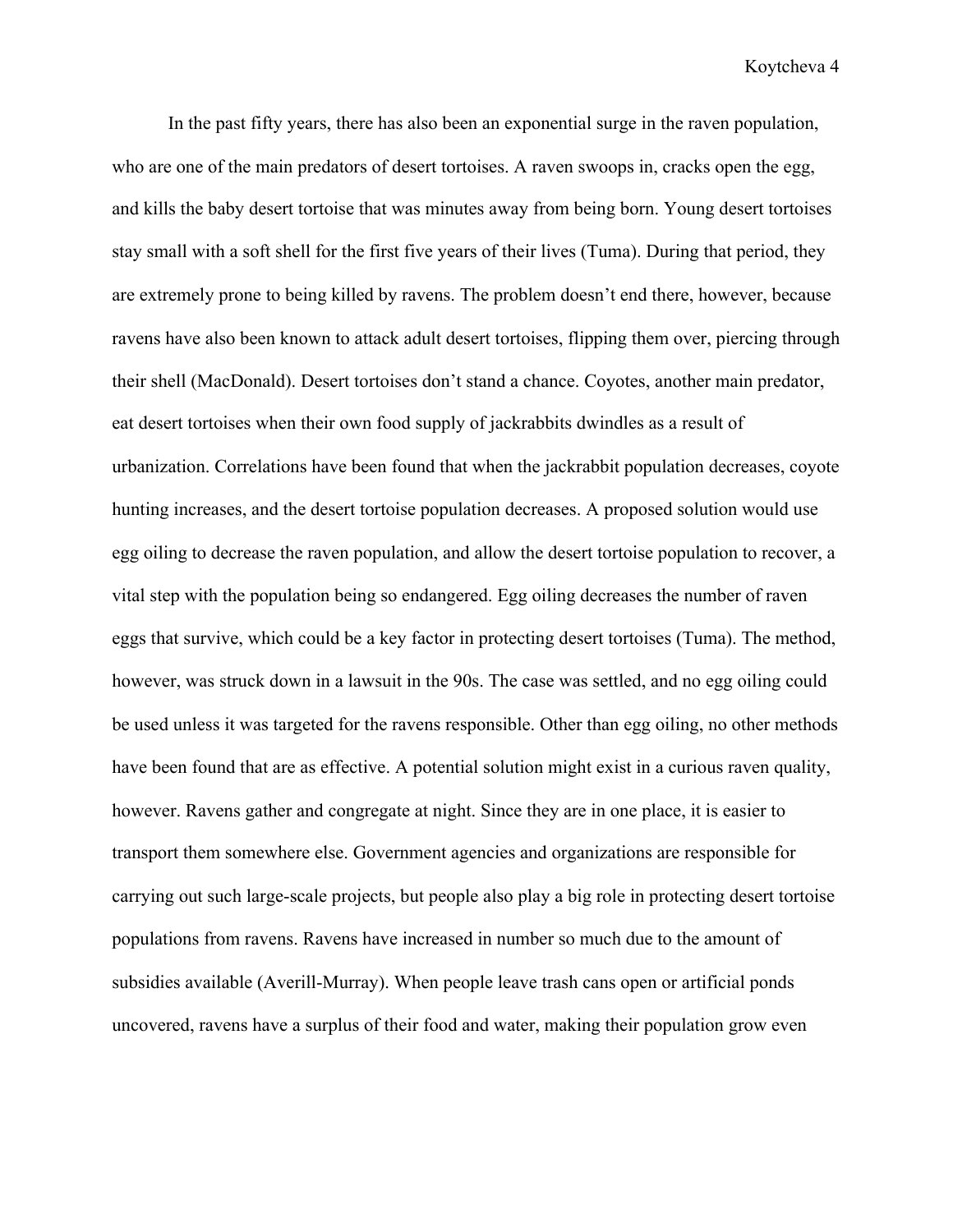more. By closing trash cans and keeping scraps covered, people can make an impact and help protect desert tortoises.

The main disease that affects desert tortoise is an upper respiratory tract disease. Upper respiratory tract diseases, like COVID-19, spread quickly by air, and are responsible for significant die-offs. Before desert tortoises were listed as a threatened species on the Endangered Species Act, they could be kept as pets. The disease had originated in the captive population and had spread when several of the captive desert tortoises were released back into the wild. The disease is difficult to treat and spreads quickly. That is why it's so important to ensure that captive populations are not released back into the wild (Tuma).

The desert tortoise population is rapidly decreasing, but there are ways to protect the species and prevent extinction. People can make an impact and help mitigate all of these threats by joining desert tortoise conservation organizations, volunteering, and following laws and regulations set in place to protect the desert ecosystem.

People can help create an impact directly by joining organizations. The Desert Tortoise Council and The Tortoise Group are two organizations with a mission to protect and conserve the desert tortoise. When more members join, it makes it more likely that the organization's voice will be heard during important legislative decisions. Politicians will be more likely to act in the organization's favor when it is composed of more people (MacDonald). Also, the greater the number of members, the greater the number of donors that provide funds for additional research and monitoring. Monitoring needs to be done at least once a month on each desert tortoise. This ensures that the population is healthy, and makes it possible for researchers to see additional threats early on. Research has given great insight into current threats and it might be able to help combat future ones.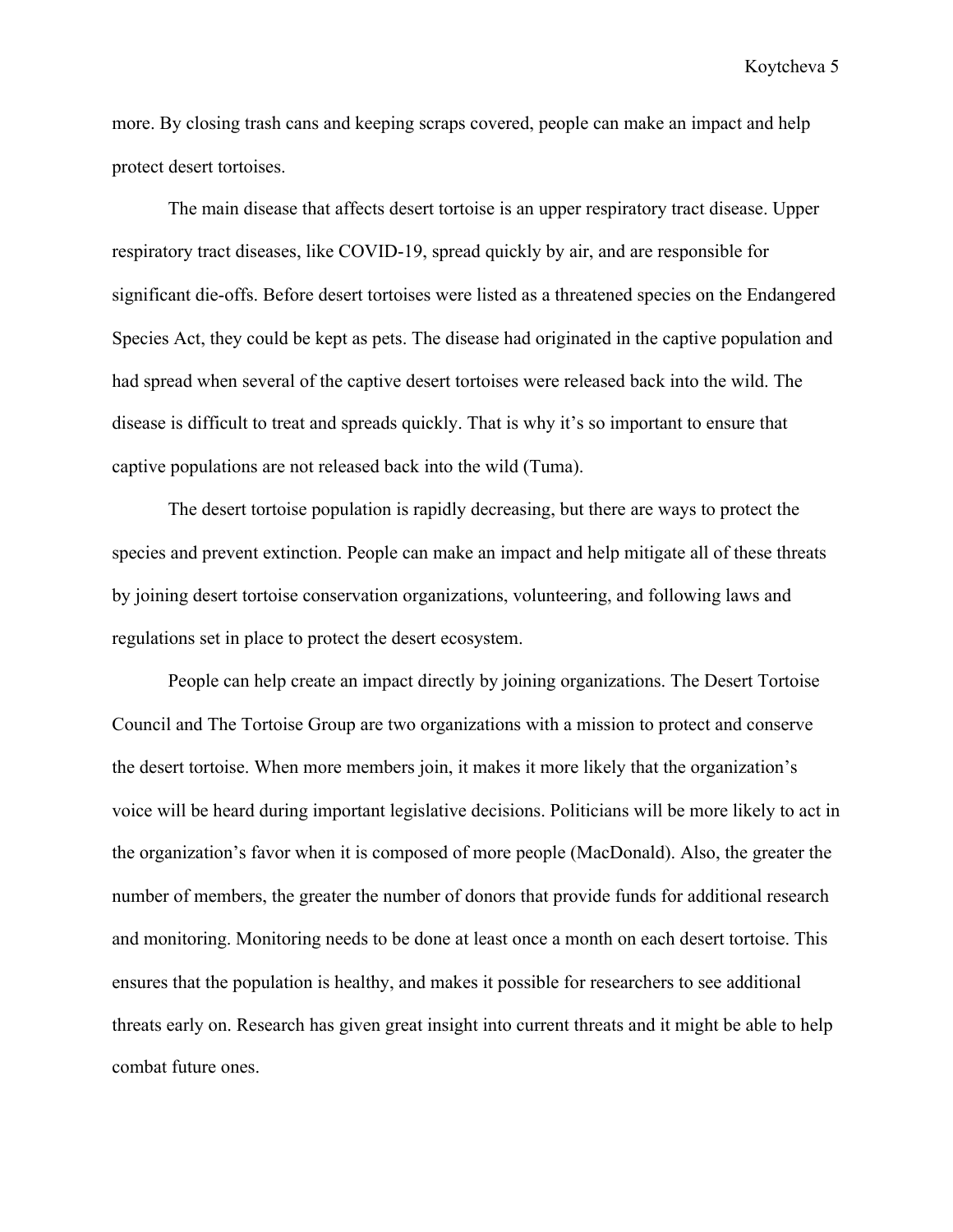People can also volunteer with various organizations. The Desert Tortoise Council organizes cleanup and planting events. Since so many invasive plant species have taken hold in the desert, desert tortoises don't have an adequate source of nutrition. The non-native plants also suddenly dry out, causing fires that are unnatural to the area. The fires, flames engulfing the plants, paint a horrid scene of red and orange dancing against the darkness of the night. Fires are a major threat because they suffocate desert tortoises, who are often unable to escape in time. By planting more scrubs, bushes, and plants that are natural to the area, volunteers can directly help by ensuring that desert tortoises have a good food supply. Planting natural species also helps prevent wildfires, which benefits the entire desert ecosystem.

Another important step people can take is to ensure that laws and regulations are being followed by not driving on illegal roads. These roads were marked on purpose, and because the desert ecosystem is so fragile, once it's damaged, the damage remains for centuries. There are specific designated areas where people can drive motorcycles and off-highway vehicles. By following these rules, people will be able to make a difference.

For millions of years, desert tortoises have walked the deserts, helping all living things thrive in the harsh environment. They have endured harsh winds and treacherous droughts, raging fires and predators the size of the T-Rex. Desert tortoises have looked into the eyes of difficulty and have pushed forward. They haven't given up, so people shouldn't give up on them. They are the state reptile of Nevada and California. Imagine what it would be like for these two states to be the ones who didn't take action and were responsible for its extinction. The desert tortoise population has been exponentially decreasing. It is five percent of what it was fifty years ago, but there is a chance that the species could be protected. People can make an impact by joining organizations, helping out in the field, and making their voices heard by electing officials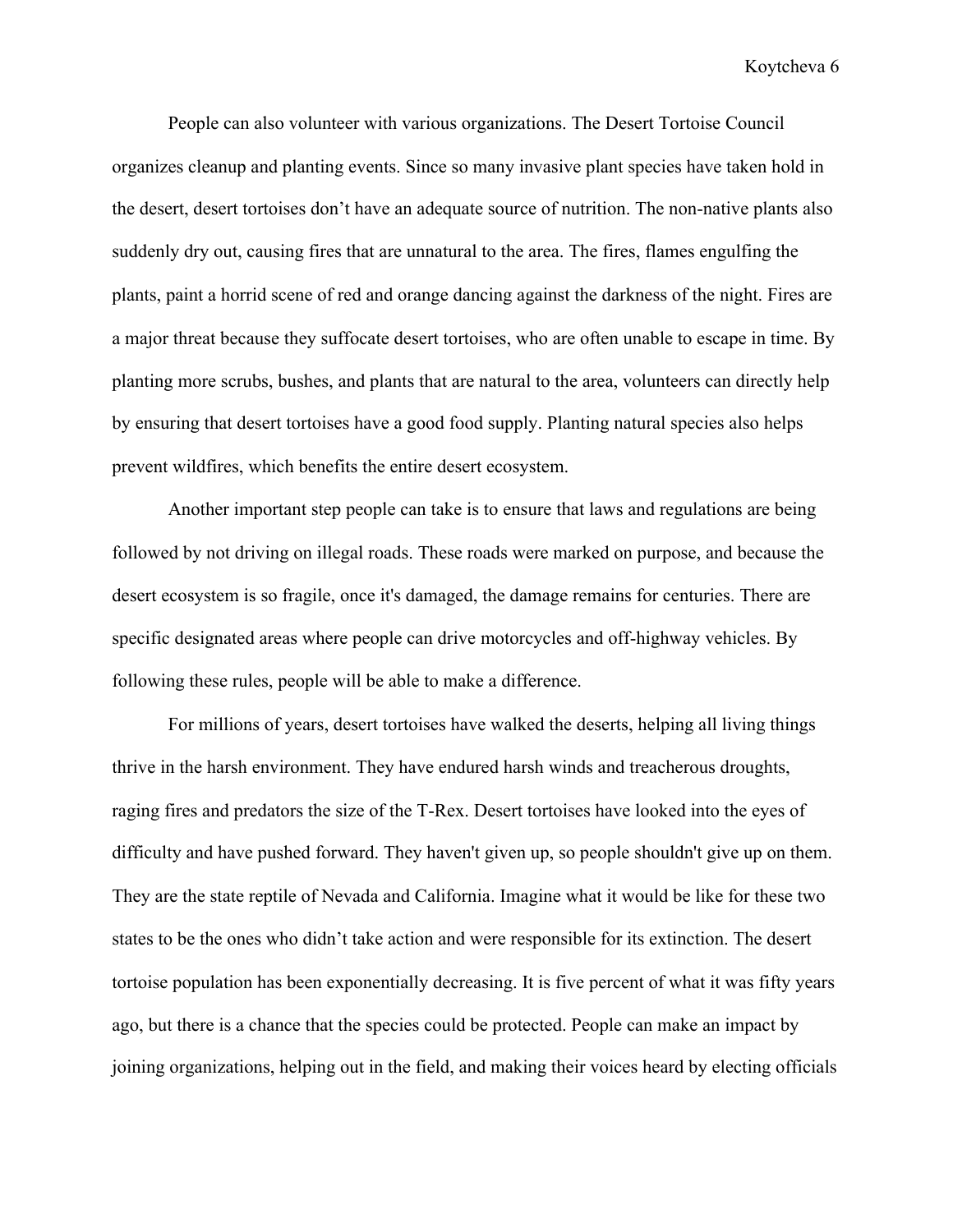that will protect the species. Even small things, like closing trash can lids, however insignificant they may seem, are a step in the right direction, and make a world of difference for desert tortoises. Desert tortoises are a flagship species, and they indicate the health of the ecosystem. If desert tortoises are healthy and thriving, the desert is doing well. If desert tortoises are struggling and in decline, that is a sign that the desert is not well. The ecosystem relies on desert tortoises, and desert tortoises rely on the people. Now people have to be their voice.